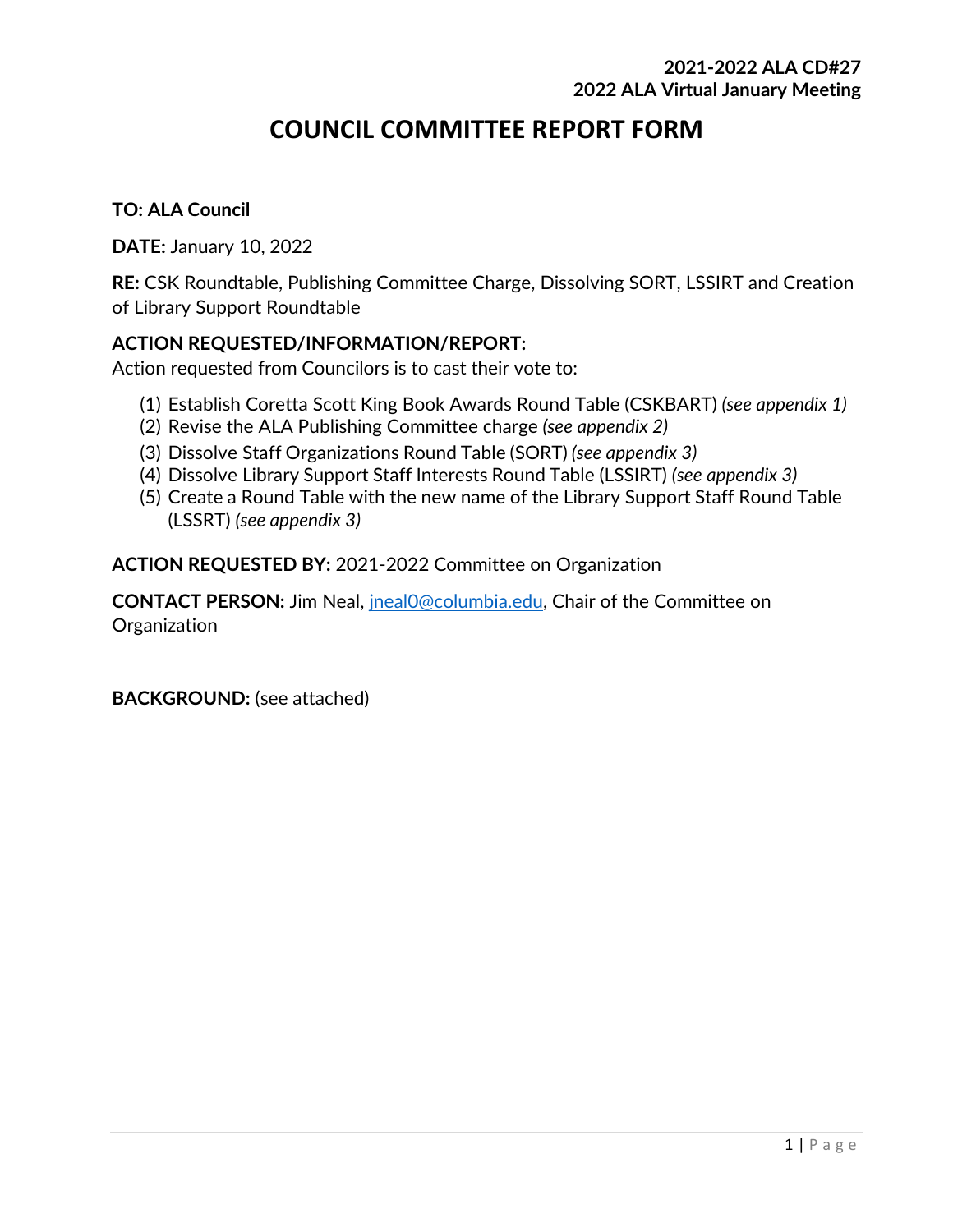### **APPENDIX 1:**

#### **Committee On Organization**

#### **Action Request Form**

**Date:** 1/9/2022

#### **Re: Coretta Scott King Book Awards Round Table (CSKBART)**

**Action Request** (See types of requests in COO Guidelines; Note: Informational only requests do not need COO approval; however, action request form is needed for documentation)**:**

- ☐ Establish (e.g., *new MIG or Roundtable***)**
- ☐ Discontinue (e.g., *end of MIG or Roundtable*) ☐ Renew (e.g., *renewal of MIG*)
- ☐ Name Change (e.g., *changing name of Round Table*; Note: Informational Only)
- ☐ Define/Change/Clarify (e.g., *function, committee structure, etc.*)
- ☒ Request to Move (e.g., *moving from MIG to Round Table*)

#### **Committee/Units Affected/Contact Name/Email:**

- 1. Ethnic & Multicultural Information Exchange Round Table (EMIERT)
	- \*Deborah Allman, Chair

Deborah Allman via ALA Connect

- 2. Office for Diversity, Literacy and Outreach Services (ODLOS)
	- \*Kevin Strowder

**Director** 

Office for Diversity, Literacy and Outreach Services (ODLOS)

[kstrowder@ala.org](mailto:kstrowder@ala.org)

\* Monica Chapman

Program Coordinator, Coretta Scott King Book Awards and ODLOS Round Tables

Office for Diversity, Literacy and Outreach Services (ODLOS)

[mlchapman@ala.org](mailto:mlchapman@ala.org)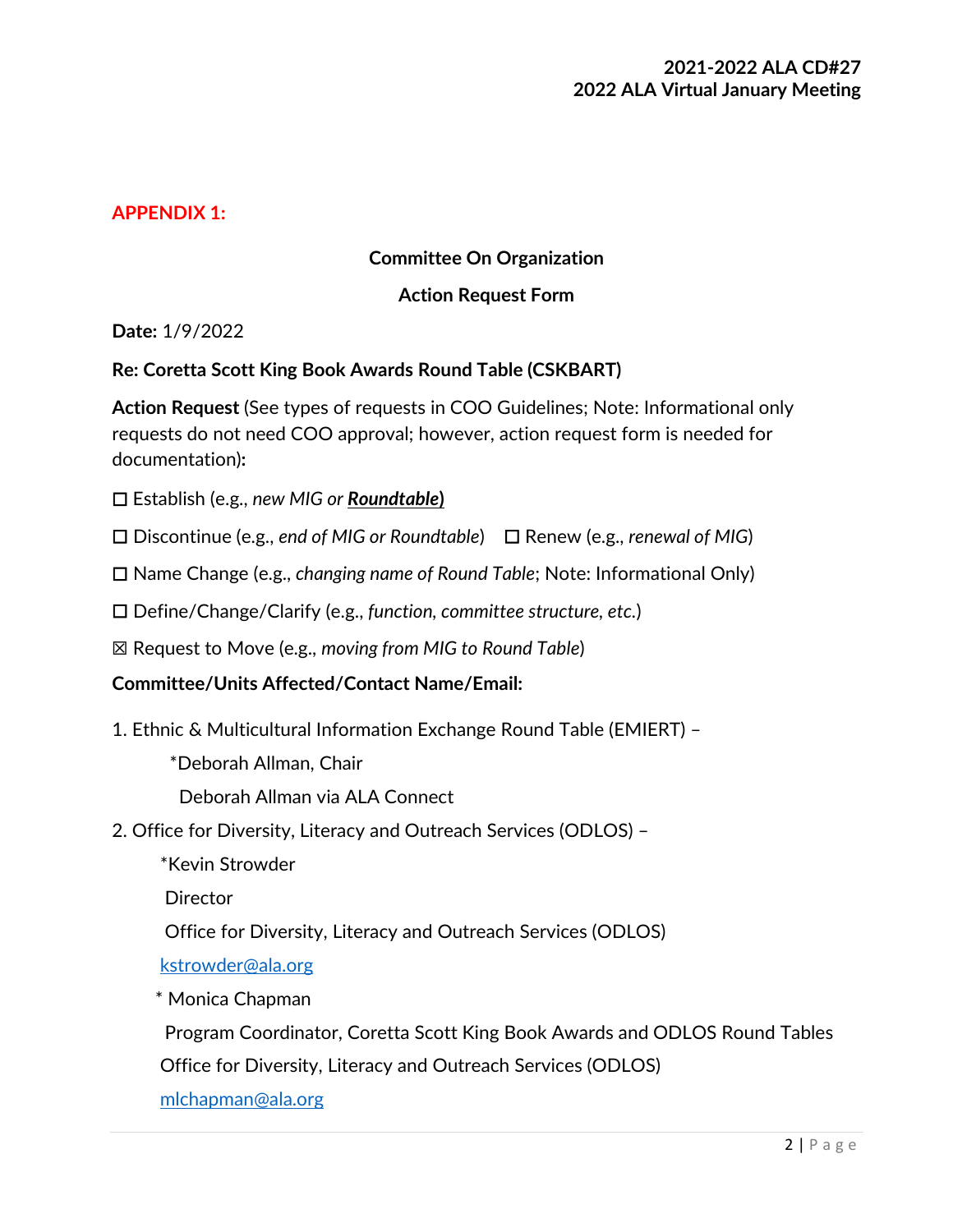**Background:** Provide any background information on program/issue under consideration, including why is this action necessary.

In August 2019, the Coretta Scott King Book Awards Committee (CSK) was informed that our Round Table sponsor, the Ethnic and Multicultural Informational Exchange Round Table (EMIERT), was non-complaint with ALA governance. The reasons given were due to many activities which CSK has supported for the past fifty-one years. For example, as a 'committee' CSK should not have a governance structure; therefore, the CSK Constitution, Bylaws, election of officers, an operational budget, and an endowment fund, were illegal. In addition, as a 'committee' CSK should not have members: only volunteers. This information was both surprising and a call to action. Actions included the voicing of concerns and a blueprint to guide activities undertaken that would guarantee the protection of the CSK legacy.

Firstly, to remedy this situation, the Executive Boards of CSK and EMIERT voted to appoint a Task Force to investigate and prepare detailed, documentation for both organizations. This investigation was a reminder of the CSK legacy and its contribution to identification and promotion of quality literature, by African American authors and illustrators, that accurately depicts the African American experience in words and artistic expressions, for all children, in all communities.

Secondly, at membership meetings convened by CSK during ALA Midwinter 2020, 2021, and ALA Annual 2020 and 2021, Task Force findings were shared. These included but were not limited to the following:

1. 1969 - Coretta Scott King Book Awards founded by Mabel McKissick and Glyndon Greer 2. 1980 - Coretta Scott King Task Force (CSKTF) inaugural year as a member of the Social Responsibilities Round Table (SRRT)

3. 1982 -Coretta Scott King Book Awards officially recognized as an award of the American Library Association awarded annually to encourage the artistic expression of the Black experience through literature and the graphic arts. Books selected promote an understanding and appreciation of the Black experience.

4. 2004 - Petition to join EMIERT at ALA Midwinter was approved by ALA Council and included terms agreed to by CSK Chair and EMIERT Board members

5. 1969-to-Present – CSK Governance identifies the purpose of the Committee is to grant the CSK Book Awards to African American authors and illustrators for outstanding contributions to literature for children and young adults.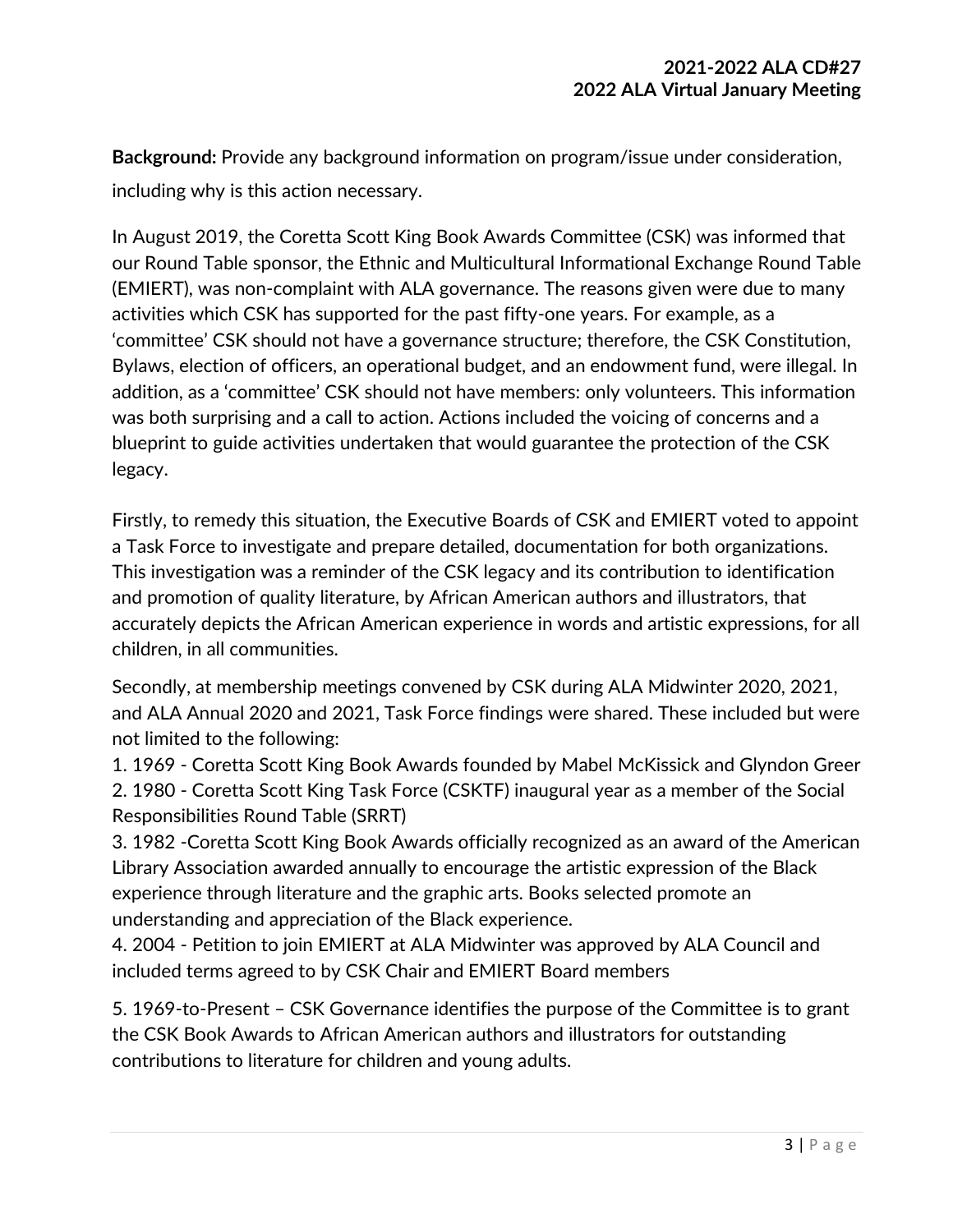Thirdly, based on the information and activities above, CSK (i.e., Executive Board and volunteers) voted to pursue Round Table status. (Please see attached documents for more detailed information.)

**Proposal:** Provide detailed information on proposed action requested.

The Coretta Scott King Book Awards Committee is an ALA committee with elected officers, bylaws, budgets, etc. Based on these sanctioned practices, legally, CSK does not have officers or bylaws which is an internal organization structure. Accordingly, in theory, CSK has no members nor budget: only volunteers. This error needs correcting.

By Council granting Round Table status to CSK, the Coretta Scott King Book Awards Round Table (CSKBART) is, legally, allowed to enjoy the benefits afforded to all ALA Round Tables. In the ALA Constitution and Bylaws, only Divisions and Round Tables are: (1) organized entities with declared members who elect officers; (2) have their own budgets; (3) may generate revenue; and (4) constituted via Council approval. For CSKBART, the only new change to current operational procedures would be item #1, declared members.

Furthermore, per the ALA Round Tables Role and Function (A.4.3.3), CSK already engages in numerous roles identified for a Round Table in the ALA Bylaws. Please note these activities by the checked  $\sqrt{}$  items below which CSKBART will continue.

The ALA Bylaws, Article VII, defines the purpose of Round Tables as follows:

Round Tables may:

a. conduct continuing educational activities. √

b. study and discuss topics of concern to the Round Table. **√**

c. work with other ALA units on joint projects. √

d. issue publications with the advice, assistance, and approval of the ALA Publishing Committee. √

e. conduct projects and programs in the areas of the Round Table's purpose.  $\sqrt{ }$ "

CSKBART shall continue to develop a proposed budget. The budget is vetted through ALA's budget staff and Budget and Review Committee (BARC), before the proposed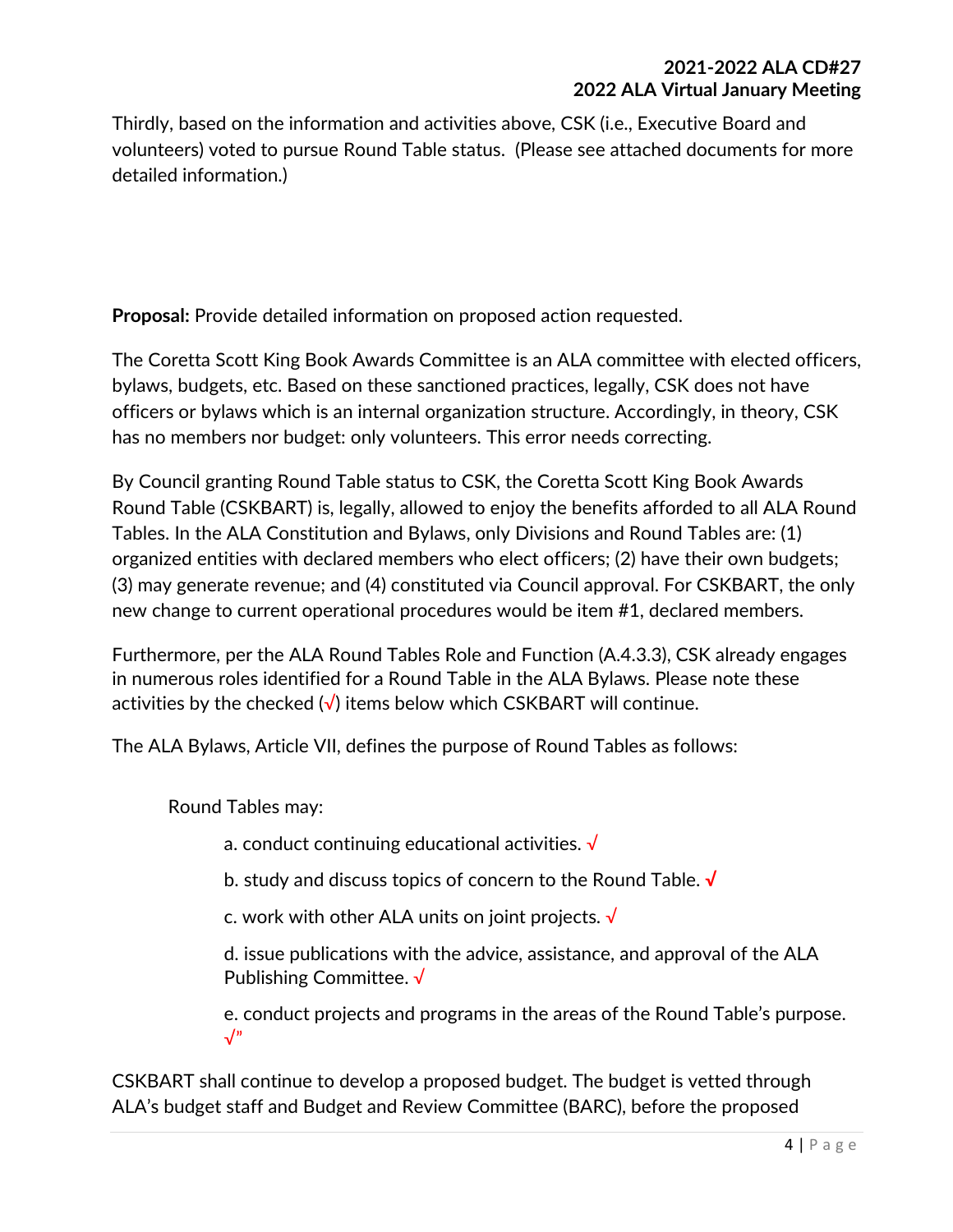budget's approval and inclusion in the overall submission to the ALA Executive Board, for final approval. (All of ALA's operating funds are, legally, one pool and the ALA Executive Board is the body that has fiduciary responsibility (ultimate fiscal responsibility) over these funds.)

The CSK Endowment will become the CSKBART Endowment. Similarly, as demonstrated throughout the past fifty-two-years, the CSKBART Endowment would continue to support CSK Awards program.

Finally, when CSK moved from under the auspices of SRRT, funding from CSK, to SRRT, ended. The same precedent will guide the process by which CSK will discontinue annual net funding support to EMIERT, in an amount of 3%, as of March 2023.

**Equity, Diversity, and Inclusion:** Provide brief information on how your group, including this proposed action supports ALA's values on EDI [\(http://www.ala.org/advocacy/diversity\)](http://www.ala.org/advocacy/diversity).

CSK has always advocated for Equity, Diversity, and Inclusion. If approved, CSKBART will continue to live up to these values championed by ALA and exemplified by the annual announcement of the recipients of the Coretta Scott King Book Awards. As a Round Table, CSKBART through the CSK Book Awards will: (1) continue to promote an understanding and appreciation of the Black experience; (2) commemorate the life and works of Dr. Martin Luther King, Jr.; and (3) honor Mrs. Coretta Scott King for her courage and determination to continue Dr. King's work for peace and brotherhood worldwide.

Equity, Diversity, and Inclusion are not new initiatives for CSK. As demonstrated in CSK Governance documents, the following Sections illuminate past, present, and future commitments of CSK (The Committee) to EDI:

"Section 4: The Committee shall promote, recognize, celebrate the continued publication of quality literature by African American children's authors and illustrators. The Committee will encourage and advocate literature that illuminates the Black experience. Such literature will promote the understanding and appreciation of *all* people and their contributions to the realization of the American dream.

Section 5: The Committee shall market such published works as described in Article II, Section1, to various youth populations, families, and the general population at large.

Section 6: The Committee shall encourage publishers to publish works of new African American authors and illustrations and continue their support of current African American children's authors and illustrators.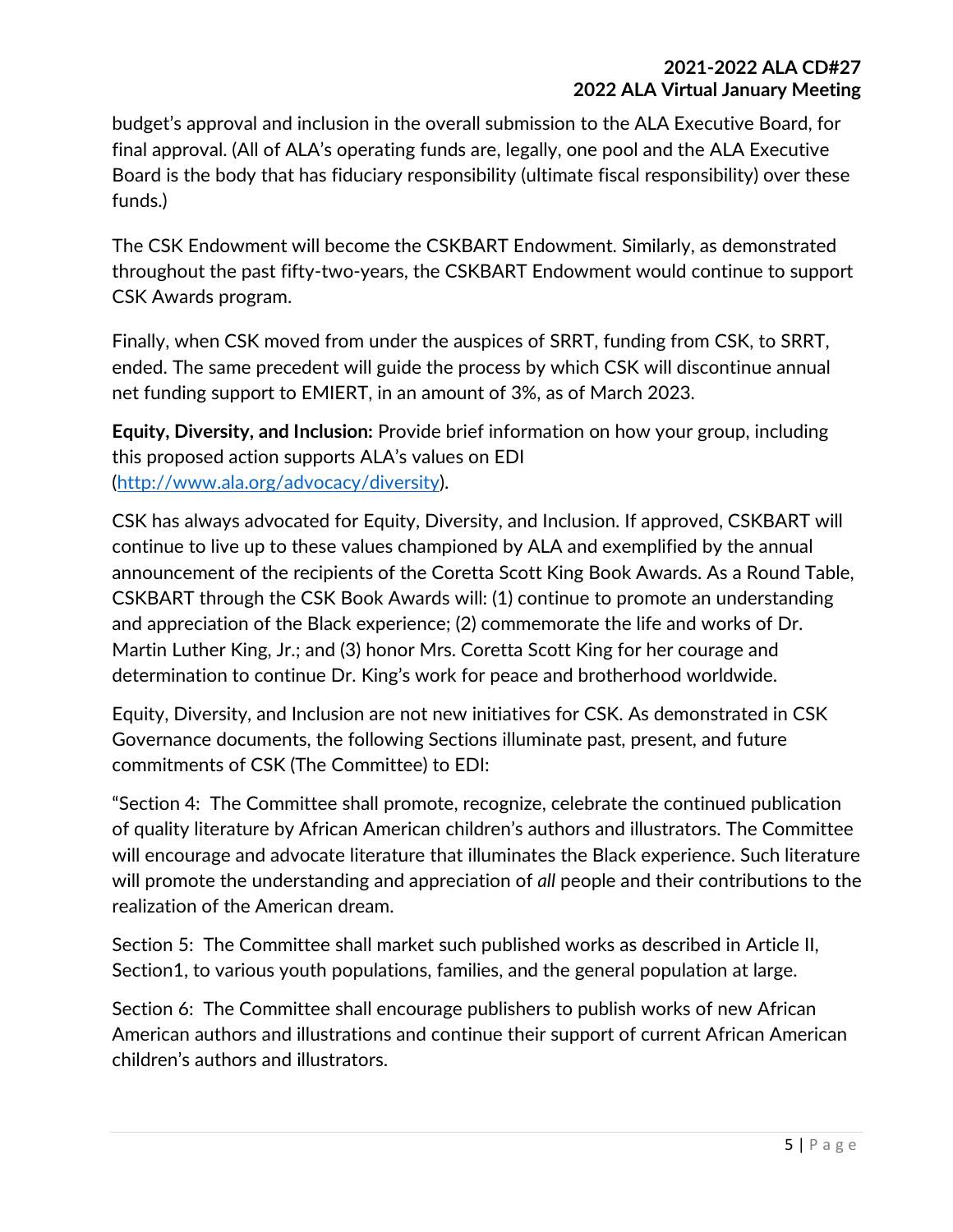Section 7: The Committee shall develop and/or facilitate programs, publications, and other appropriate activities that connect children, librarians, teachers, and families to quality literature by African American authors and illustrators.

Section 8: The Committee shall develop liaisons and partnerships with groups that support youth literature, including other ALA divisions, round tables, and caucuses." [https://www.ala.org/rt/sites/ala.org.rt/files/content/cskbookawards/docs/CSKBylawsAD](https://www.ala.org/rt/sites/ala.org.rt/files/content/cskbookawards/docs/CSKBylawsADOPTED062516.pdf) [OPTED062516.pdf\)](https://www.ala.org/rt/sites/ala.org.rt/files/content/cskbookawards/docs/CSKBylawsADOPTED062516.pdf) (Last Accessed 1/9/22)

To further demonstrate past and present commitments by CSK (CSBART) to EDI, the CSK Program Committee submitted a program proposal to ALA Annual 2022 that will identify communities around the country that are, and are not, exposed to CSK Book Awards materials and programs. The CSK Program Committee wanted to determine the demographics of communities that appear not to expose all children and young adults to quality literature that promotes an understanding of, and appreciation for, the contributions of *all* people to American history.

The CSK Program Committee proposal to ALA Annual represents a second attempt to complete this self-reporting, survey driven investigation. (Project placed on hold in 2020 due to COVID-19.) Findings from this investigation will allow CSK (CSKBART) to determine where, and how, to design outreach that supports and serves all children, young adults, school librarians and families, in communities that are taking advantage of programming, using CSK Book Awards and Book Awards recipients, to promote peace and worldwide brotherhood.

As you can see, EDI is not new to CSK nor CSKBART.

Submit form and accompanying document(s) to: Marsha P. Burgess [\(mburgess@ala.org\)](mailto:mburgess@ala.org) and Sheryl Reyes [\(sreyes@ala.org\)](mailto:sreyes@ala.org), ALA COO Staff Liaison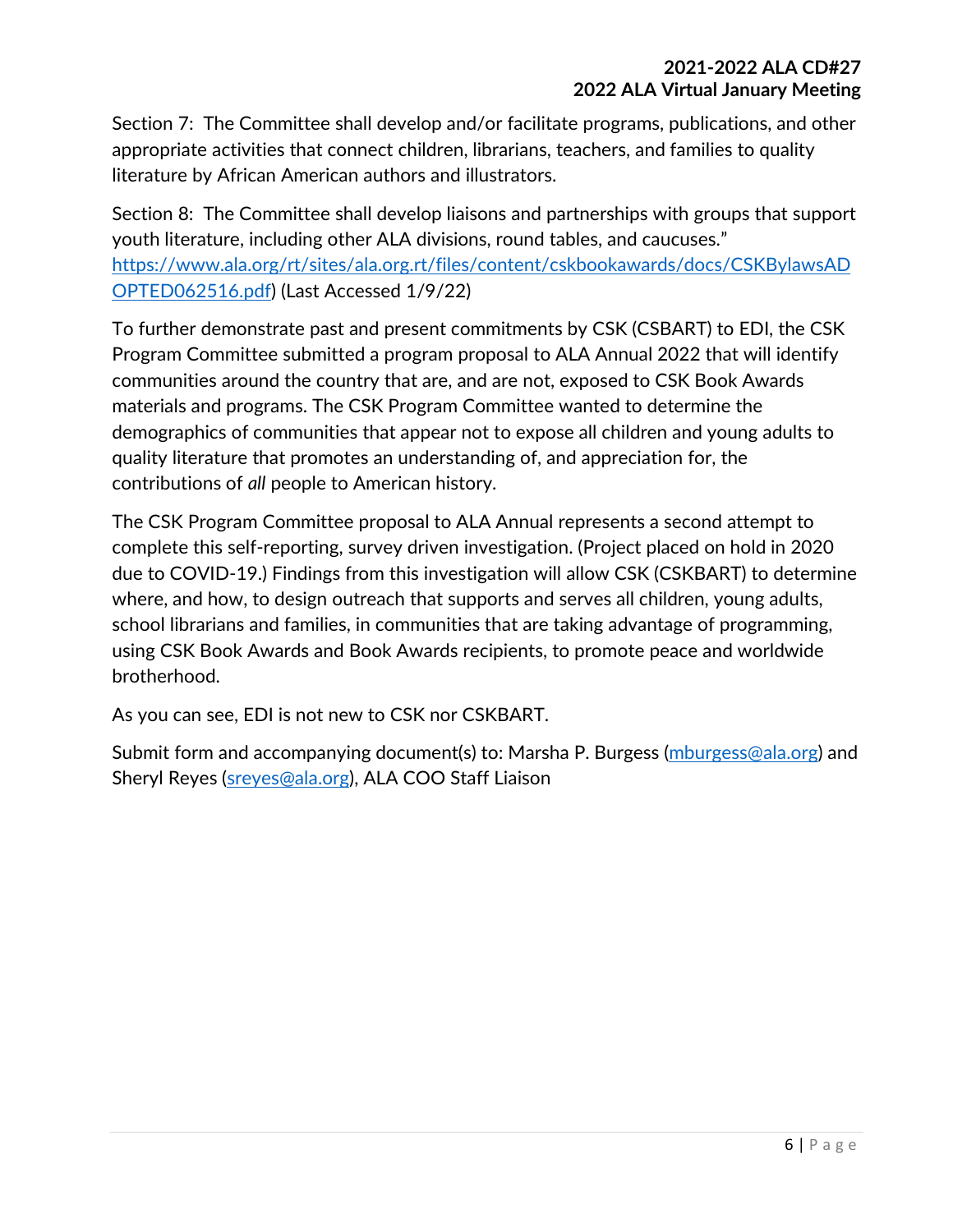### **APPENDIX 2:**

### **Committee On Organization**

#### **Action Request Form**

**Date:** 12/17/2021

**Re:** Proposal to revise the ALA Publishing Committee charge

**Action Request** (See types of requests in COO Guidelines; Note: Informational only requests does not need COO approval, however, action request form is needed for documentation)**:**

☐ Establish (e.g. *new MIG or Roundtable*)

☐ Discontinue (e.g. *end of MIG or Roundtable*) ☐ Renew (e.g. *renewal of MIG*)

☐ Name Change (e.g. *changing name of Round Table*; Note: Informational Only)

☒ Define/Change/Clarify (e.g. *function, committee structure, etc.*)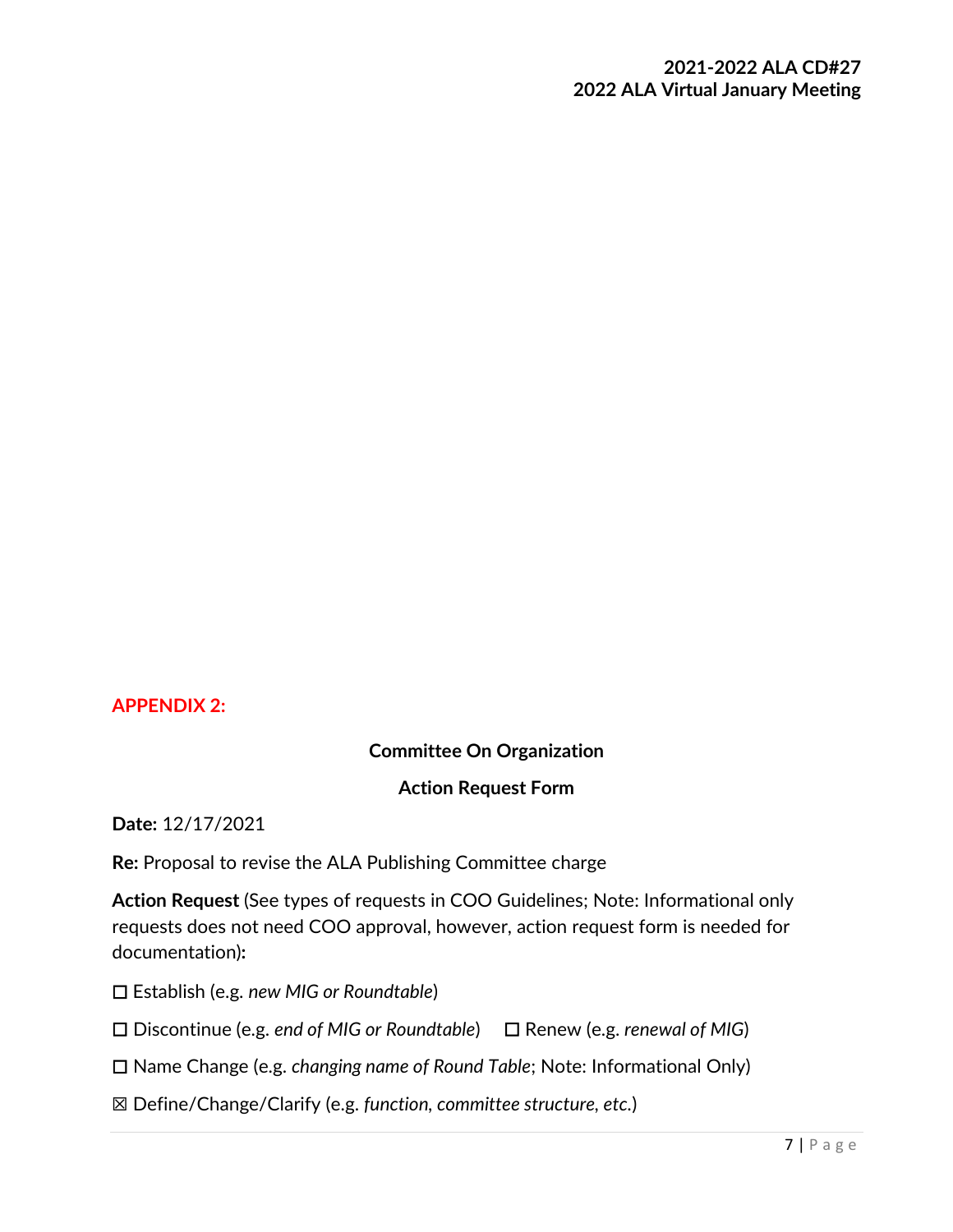☐ Request to Move (e.g. *moving from MIG to Round Table*)

### **Committee/Units Affected/Contact Name/Email:**

ALA Publishing Committee/ Multiple Units/ Mary Mackay/ [mmackay@ala.org](mailto:mmackay@ala.org)

**Background:** Provide any background information on program/issue under consideration, including why is this action necessary.

This proposal submitted on behalf of the ALA Publishing Committee recommends three changes—a revision of committee responsibilities, revision to membership, and revision to the term of the committee chair.

First, in terms of the committee's responsibilities, the committee members agreed that the existing charge does not accurately reflect the scope of the committee's actual responsibilities. For example, the current charge states that the committee provides budgetary oversight, recommends policies, and controls the ALA imprint—tasks which are beyond the expertise and knowledge of committee members. We believe that the committee would better serve ALA if its primary task involved providing an organizational unit for supporting collaboration and leveraging expertise for the various publishing activities of ALA's divisions and units.

Second, by revising the membership of the committee to include representatives from various publishing units throughout ALA divisions, the committee members would be positioned to leverage expertise, share skills, and reduce potential redundancies in operations.

Finally, we believe that because of the complexity of the committee's work, the multi-year time frame of publications, and the rapidly evolving publishing arena, the committee and ALA would be better served with a chair who served a multi-year term. Each chair would serve one year as chair elect or co-chair prior to taking on the role of chair in their second year. This arrangement ensures that each incoming chair is well-versed in the work of the committee and the publishing activities of ALA.

This proposal meets the following goals:

- Defines the scope of work of the committee to address current practices and ensure clear expectations
- Shows through the charge how member volunteers will be able to use their skills to support and help improve ALA Publishing's work, making recognizably meaningful contributions
- Ensures productive outcomes for the activity of publishing at ALA, as opposed to the ALA Publishing & Media Department as a separate entity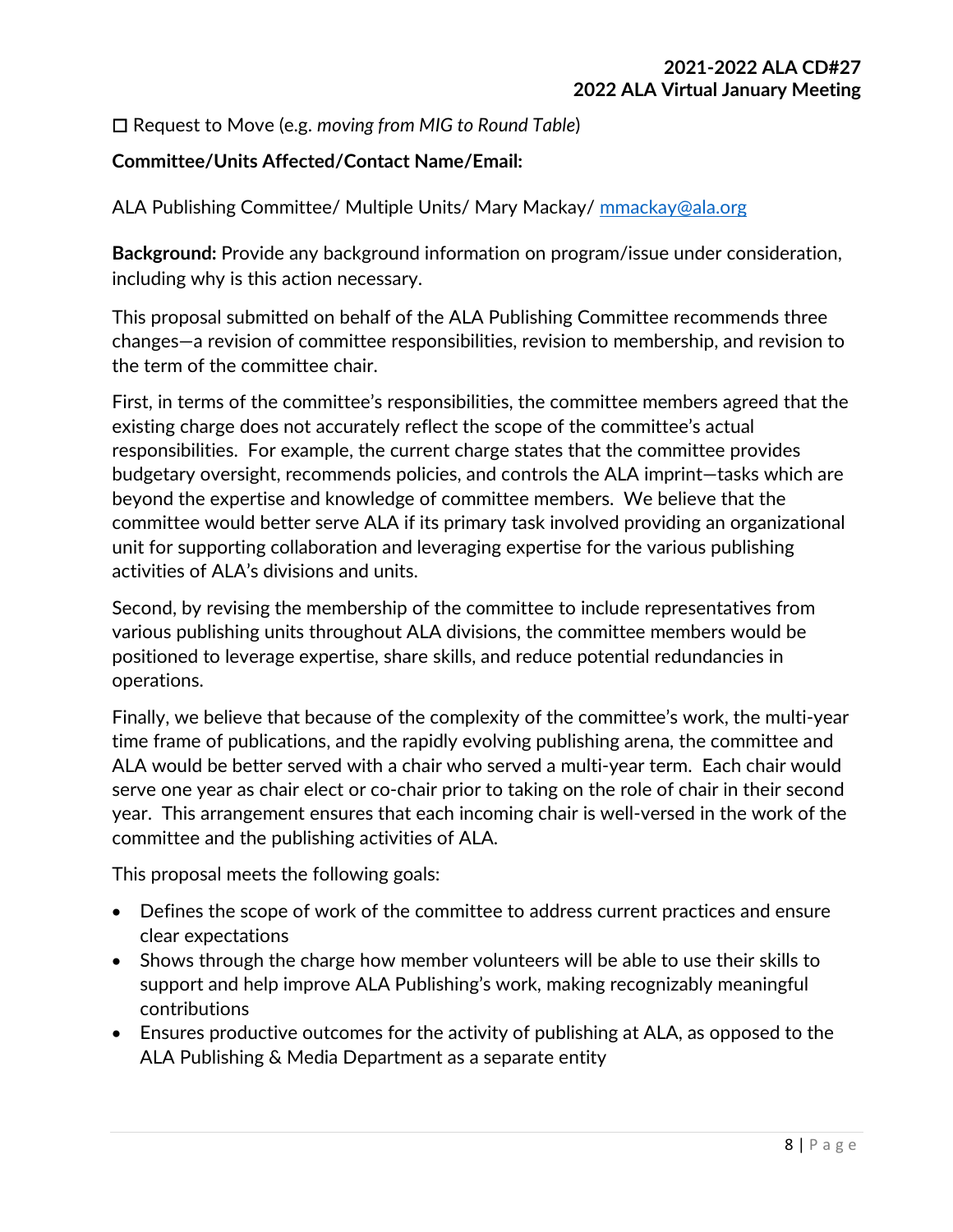- Attracts a greater diversity of volunteers who bring passion, skills, and subject matter expertise to share, and who want to roll up their sleeves and be engaged in meaningful, hands-on work.
- More accurately represents the work of the committee and more appropriately guides the work of future committee members, better serving all ALA members.

**Proposal:** Provide detailed information on proposed action requested.

After thorough ALA Publishing Committee discussion, we request consideration of a revised charge and structure as follows (the current charge is included below after the proposed revision):

#### **Suggested revised charge of the ALA Publishing Committee**

The ALA Publishing Committee brings together a diversity of members to share their expertise and experience in helping identify the content most needed and desired by the field, the most appropriate channels for disseminating that content, and continuous improvement in related business practices. The committee includes representatives from imprint-specific committees, advisory boards in divisions or other ALA units across ALA, and other units at ALA with publishing activities, including but not limited to the American Libraries Advisory Committee, the Booklist Advisory Board, an Editions/Neal-Schuman Advisory Board (*not yet existing*), the ACRL Publications Committee, and the Core Publications Coordination Committee.

Committee members are charged with engaging with ALA's published content and channels to develop sufficient familiarity to provide regular review and feedback. Committee members report on the publishing activities of the unit they represent and review products to ensure that they express ALA values and reflect the needs of the community they serve.

The committee has an advisory role in appropriate use and protection of the ALA imprint. The committee advises on balancing current products and innovation to help ALA meet its current financial and strategic goals, including in the areas of EDI and sustainability. It also advises on consistency across ALA and opportunities for greater standardization and minimizing duplication. The committee mediates any conflicting practices, inconsistencies, or irregularities it observes among the units its members represent. It also recommends policies on publishing for the approval of Council if revision or new policies are needed.

The Publishing Committee administers the [Carnegie-Whitney Grant.](http://www.ala.org/awardsgrants/carnegie-whitney-grant)

The committee makes recommendations through the BARC/Finance & Audit representatives to the committee for the appropriate association budget and planning committees.

#### **Possible structure for consideration:**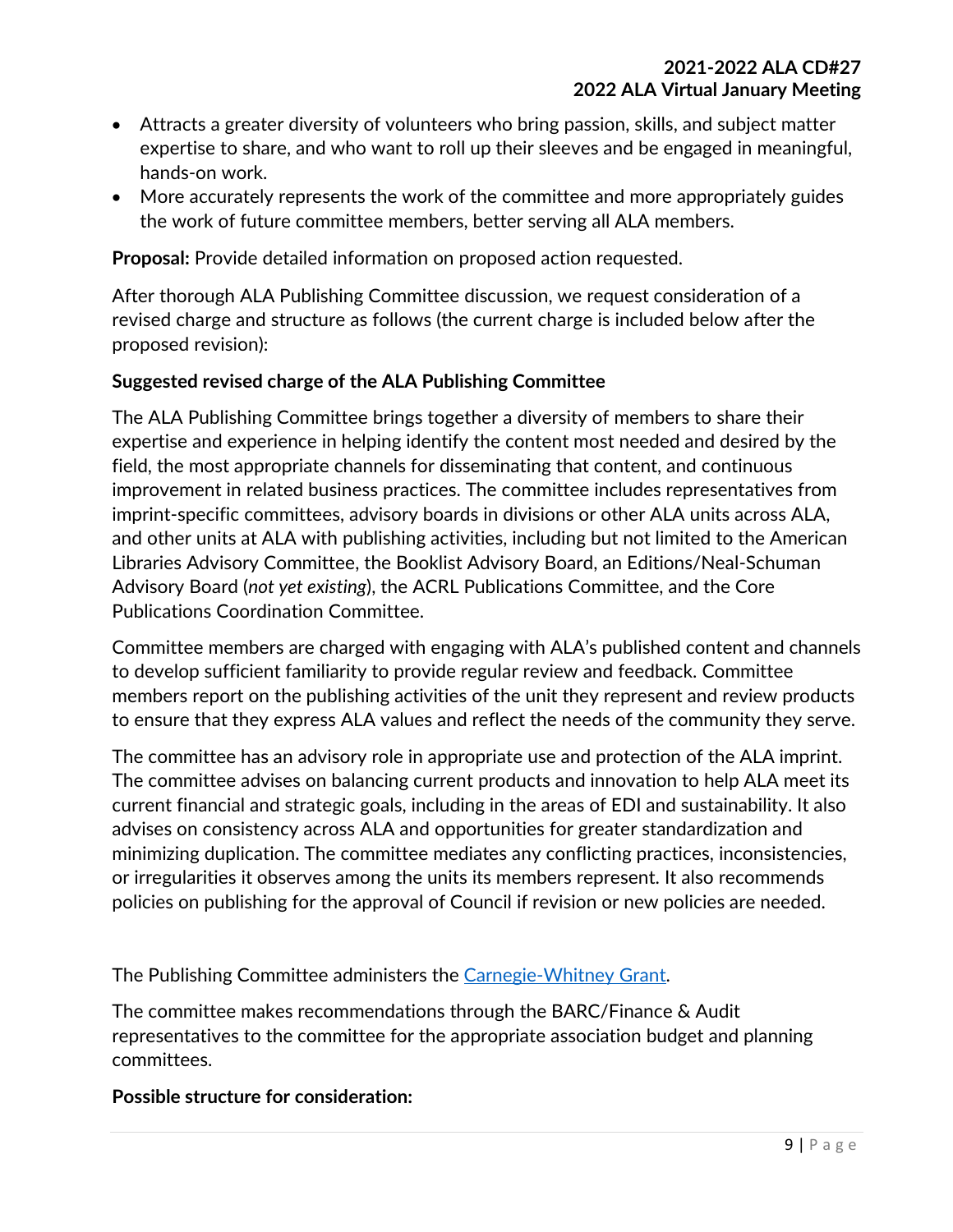A structure such as this would lead to only a small number of at-large members to be identified each year, as the bulk of the committee would be made up by representatives from these other areas.



# **Current charge of the ALA Publishing Committee**

To set the framework within which ALA publishing operates by overseeing the publishing activities in all formats (print, electronic, etc.) of ALA and its publishing services department by establishing liaisons with the publishing activities of all committees and units of the association, by educating these committees and units regarding ALA publishing policies and the use of the ALA imprint, and by mediating conflicting publishing policies among these committees and units. To provide budgetary oversight to the ALA publishing services department and make recommendations to appropriate association budget and planning committees. To recommend policies on publishing products and services for the approval of council. The ALA publishing committee has the responsibility for control of the ALA imprint. To implement this charge, the publishing committee will: set the framework within which ALA publishing operates; recommend policies on publishing products and services, including the use of the ALA imprint, for the approval of council; advise and assist all committees and units of the association in their publishing activities. Provide budgetary oversight and make recommendations to appropriate association budget and planning committees. The Publishing Committee administers the [Carnegie-Whitney Grant.](http://www.ala.org/awardsgrants/carnegie-whitney-grant) More information about the grant is available at [Carnegie Whitney Grant Guidelines.](http://www.ala.org/offices/publishing/sundry/alapubawrds/carnegiewhitney) embrace the ALA Publishing Committee<br>
Commissions and the ALA Publishing Committee<br>
Conserved the ALA Publishing Committee<br>
To set the framework with the publishing coperates by overseeing the publishing<br>
activities in all

**Equity, Diversity, and Inclusion:** Provide brief information on how your group, including this proposed action supports ALA's values on EDI [\(http://www.ala.org/advocacy/diversity\)](http://www.ala.org/advocacy/diversity).

A charge that encourages the committee to engage more closely with the content published across a diverse range of units will help to ensure that all publishers within ALA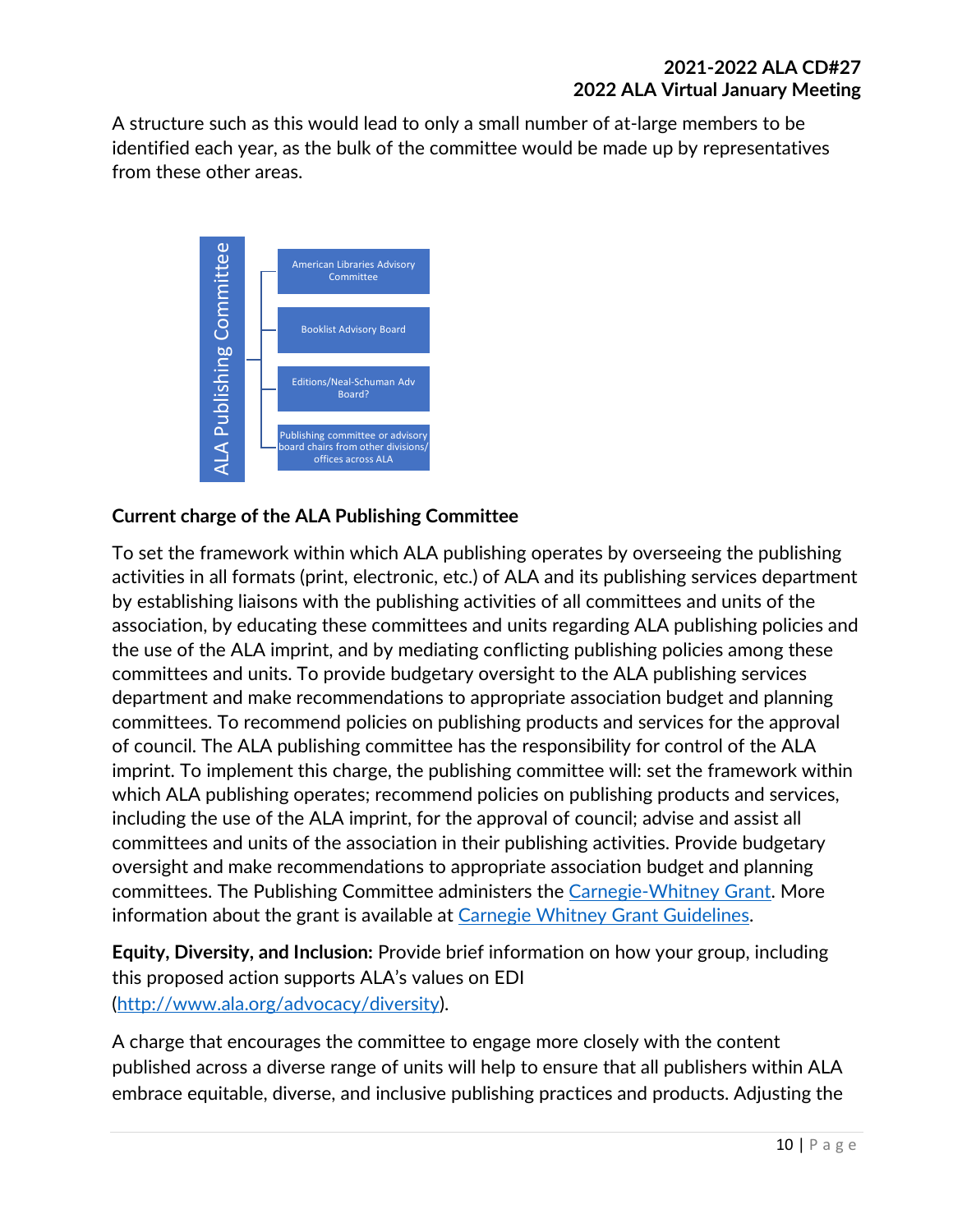structure to include representatives from other committees as well as self-selected members also allows us to intentionally create a more diverse committee.

Submit form and accompanying document(s) to: Marsha P. Burgess [\(mburgess@ala.org\)](mailto:mburgess@ala.org) and Sheryl Reyes [\(sreyes@ala.org\)](mailto:sreyes@ala.org), ALA COO Staff Liaison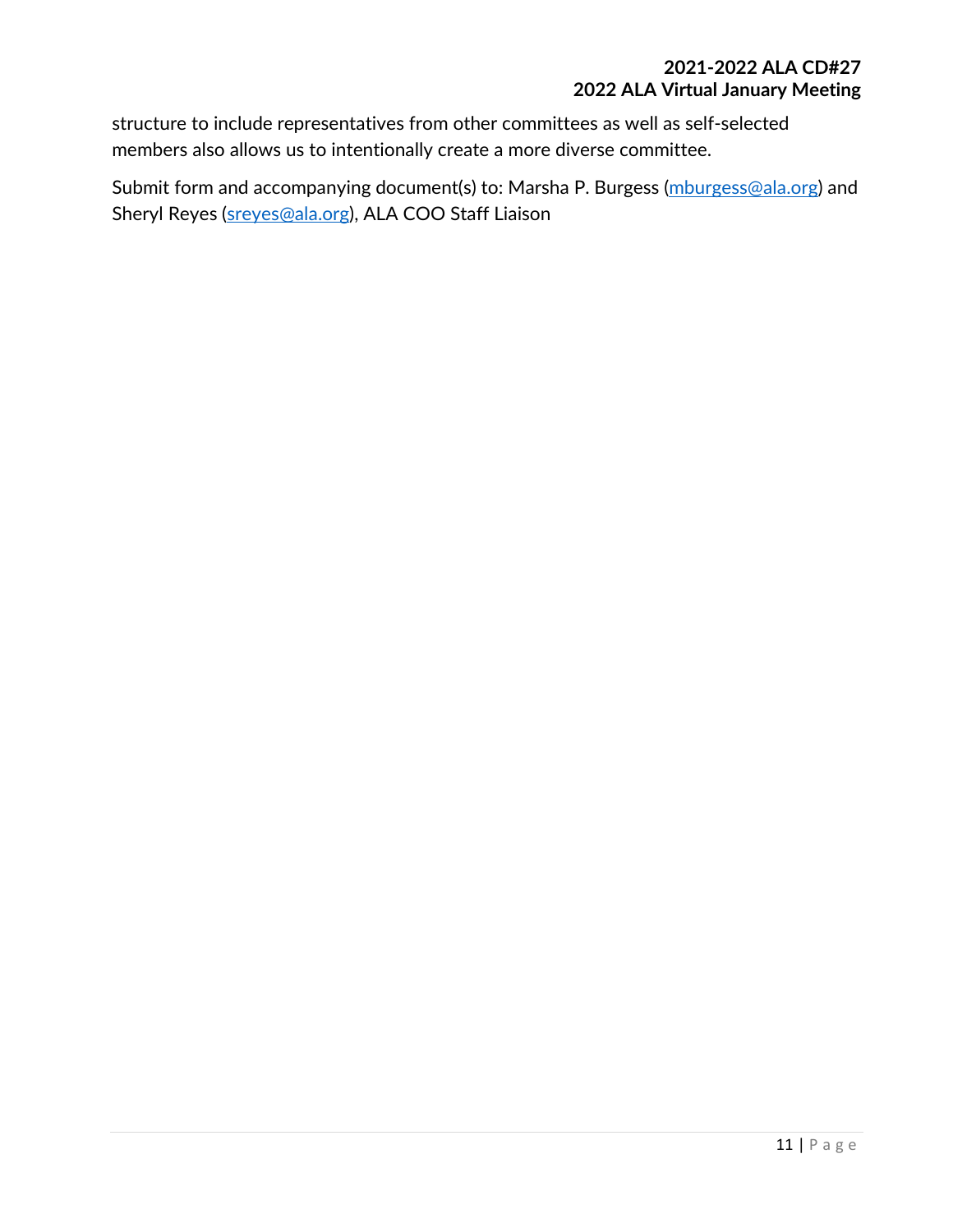### **APPENDIX 3:**

### **Committee On OrganizationAction Request Form**

**Date:** 11/30/2021

**Re:** *Merger of Staff Organizations Round Table (SORT) and Library Support Staff Interests Round Table (LSSIRT) into Library Support Staff Round Table (LSSRT)*

#### **Units Affected**

*Staff Organizations Round Table (SORT) Danielle Ponton, [dponton@ala.org,](mailto:dponton@ala.org) (ALA Staff Liaison)*

### *Library Support Staff Interests Round Table (LSSIRT)*

*Aaron Dobbs, [aaron@thelibrarian.org,](mailto:aaron@thelibrarian.org) (LSSIRT President), Danielle Ponton, [dponton@ala.org,](mailto:dponton@ala.org) (ALA Staff Liaison)*

#### **Action Request:**

*The Committee on Organization is asked to recommend to ALA Council the merger of the Staff Organizations Round Table (SORT) and Library Support Staff Interests Round Table (LSSIRT) to create a Round Table with the new name of the Library Support Staff Round Table (LSSRT). The anticipated merger date would be the beginning of the ALA fiscal year after Council approval.* **Background:** Provide any background information on the program/issue under consideration, including why this action is necessary.

*The following background notes are provided from the 2018 Annual COO meeting (discussion item: merger of SORT & LSSIRT)*

- *● Brief explanation from LSSIRT President (Stammler).*
	- o *Group membership has gone down over the last several years for both round tables; merger would complement both groups and their work*
	- o *A merger would allow the single round table to work with people who are interested in both groups and help people who are looking to be more active with one group or the other.*
- *● Why would the merger not take effect until 2019 as stated in the COO Document?*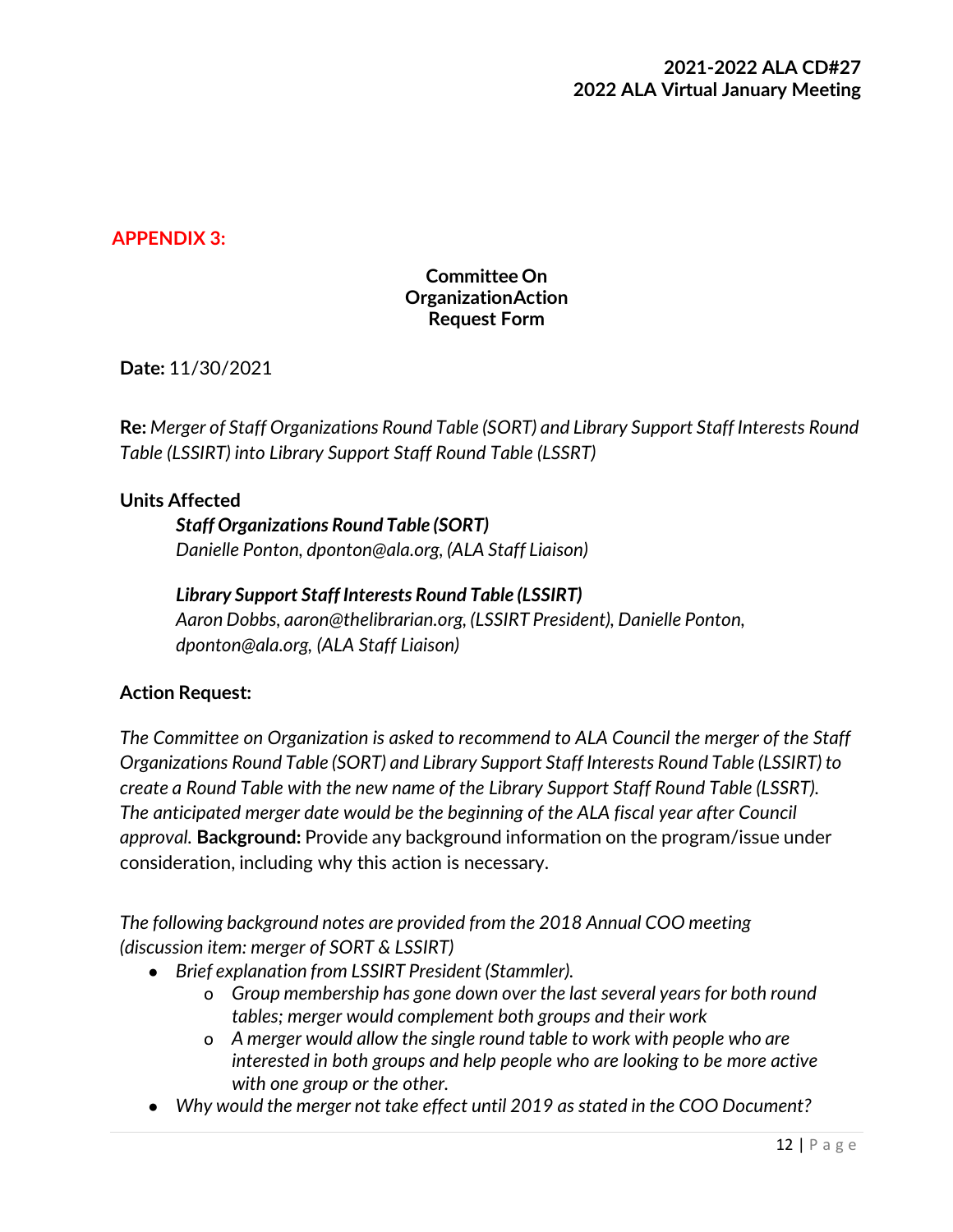- o *Stammler responds that the merger was on the ballot for the groups' board meeting earlier in the day, but the 2019 timeframe is for logistical reasons like combining budgets and dues, aligning structures, combining bylaws, and determining what the new group would look like.*
- *● Discussion and recommendations*
	- o *What does the group look like in the future, and presenting evidence supporting the restructure and process and if it is something the two groups can come together and do.*
	- o *Gather this information and submit an action request by ALA Midwinter Meeting [2019] specifically including a strategic plan, bylaws, and new structure.*
	- o *Discussion of new name for round table and active membership [LSSRT]*
	- o *Lorelle Swader (RT Staff Liaison at MW2018) stated that this would be more of an acquisition of SORT by LSSIRT rather than a merger.*
	- o *The proposal could also include a list of short-term and long-term goals in the proposal package*

**Proposal:** Provide detailed information on proposed action requested.

*Based on the meeting notes above, the LSSIRT Board has developed the following information and background for COO consideration:*

- *● Merger of LSSIRT and SORT was approved by vote of members of both Round Tables in 2018. There have been no SORT ballots distributed in the last 3 ALA elections. Several LSSIRT Board members, including the current President, are also current members of SORT.*
- *● Addressing the concerns expressed in the 2018 Annual COO meeting, please see the following summary outline*
	- o *Organization*
		- *▪ Steering/Executive Committee (8 member leaders)*
			- *▪ Chair, Past Chair, Vice-chair/Chair-elect, Secretary (2-year term), Treasurer (2-year term), 3 Members at Large (3-year terms), 1 StaffLiaison*
		- *▪ Nominations Committee (4-8 member-leaders)*
			- *▪ Past Chair (leads), 3-7 appointed members*
		- *▪ Programs Committee (4-8 member-leaders)*
			- *▪ Vice-chair/Chair-elect (leads), 3-7 appointed members*
	- o *Membership*
		- *▪ Continually grow membership of library support staff*
		- *▪ Goal: 10% increase each year for first three years after merger through relevant, quality programming and outreach*
		- *▪ Membership-led programming (conferences & online)*
			- *▪ Goal: 2-3 relevant high-quality online/conference programs per*